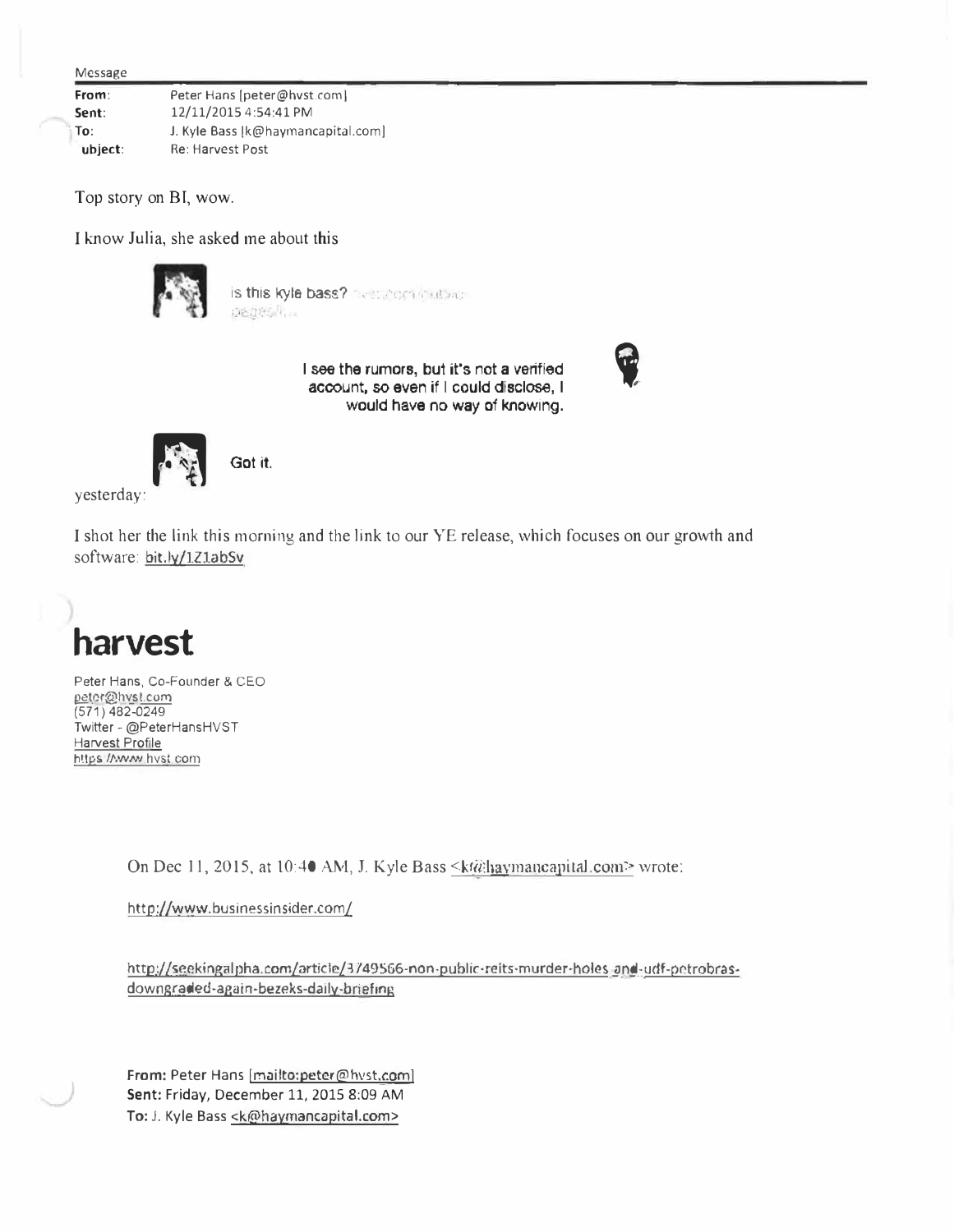Cc: Parker Lewis <PL@haymancapital.com>; Andy Jent <ai@haymancapital.com>; Chris Kirkpatrick <CK@haymancapital.com> **Subject:** Re: Harvest Post

Link to an article in Forbes going through the thesis and agreeing with it, and touting that he had these views out a while back. This author is one of the Seeking Alpha "experts" focused solely on REITs

http://www.forbes.com/sites/bradthomas/2015/12/11/this-could-be-texas-toast-for-uniteddevelopment-funding/

I'll be in touch if I encounter anything interesting.

Peter

y)

 $\leq$ image001.png> Peter Hans, Co-Founder & CEO peter@hvst.com (571) 482-0249 Twitter - @PeterHansHVST Harvest Profile https://www.hvst com

On Dec 11, 2015, at 8:56 AM, Peter Hans <peter@bvst.com> wrote:

The post is live, here is the link http.//hvst.co/1  $S\text{SbiUO}$ 

The powerpoint will work well with our viewer. We convert the doc to HTML and then re-display with a native viewer that allows us to customize security settings for clients (custom watermarks, removing download ability, tracking etc).

Thanks for the feedback on the PDF toggle. It's something we can explain with a tool tip for posts with multiple attachments. We find it to be a poor reader experience to display multiple attachments consecutively given the majority of readers don't progress beyond the page fold.

 $\langle$ hvst-sig. png> Peter Hans, Co-Founder & CEO peler@hvst.com (571) 482-0249 Twitter - @PeterHansHVST Harvest Profile https://www.hvst.com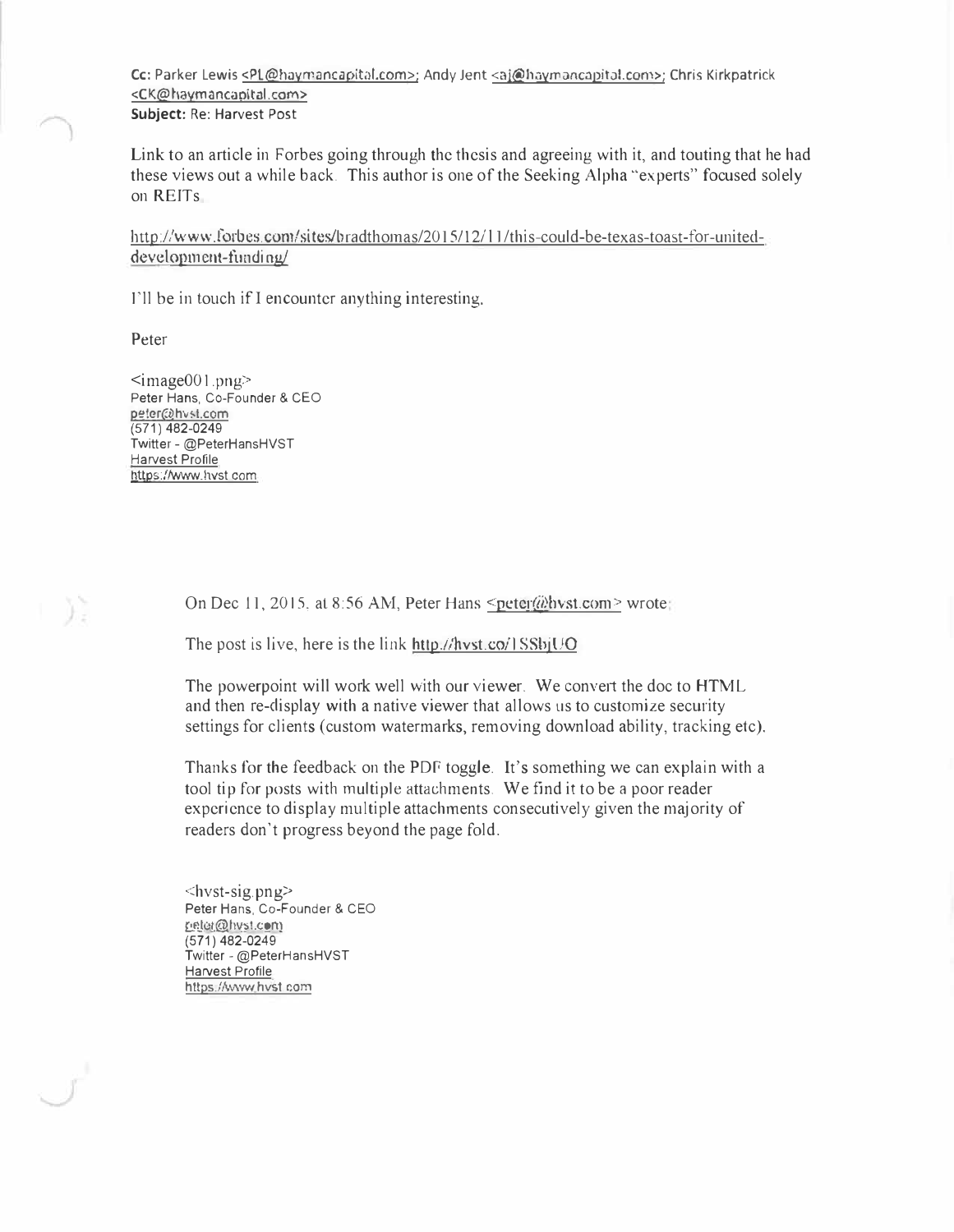- On Dec 11, 20 IS, at 8:50 AM, J. Kyle Bass <k@\_�f.1):.[l)\_a ncapi tat .com> wrote:

Thanks Peter. Please ping us when it is up. For what its worth, many people that clicked to yesterday's post didn't know how to get the Letter to the Auditor on PDF2.

Will the powerpoint work well in its current format?

**From:** Parker Lewis **Sent:** Friday, December 11, 2015 5:41 AM To: Peter Hans <peter@hvst.com> Cc: J. Kyle Bass <k@haymancapital.com>; Andy Jent <ai@Iiaymancapital.com>; Chris Kirkpatrick <CK@haymancapital.com> **Subject:** Re: Harvest Post

Correct anonymous

Sent from my iPhone

 $\mathbb{R}^2$ 

On Dec 11, 2015, at 8:40 AM, Peter Hans <peter@hvst.com> wrote:

Thanks Parker.

To confirm, this is going to anonymous profile and the title will be both of the below lines.  $\leq$ imagc001.png> Peter Hans, Co-Founder & CEO peler@hvst.com (571) 482-0249 Twitter - @PeterHansHVST Harvest Profile https://www.hvst.com

> On Dec 11, 2015, at 8:36 AM, Parker Lewis  $\leq P L \hat{\omega}$ haymancapital.com> wrote:

Peter - please see attached. Ready to upload to harvest. We would like the title of the post to be as follows (not the title of the file)

**United Development Funding (UDF)**